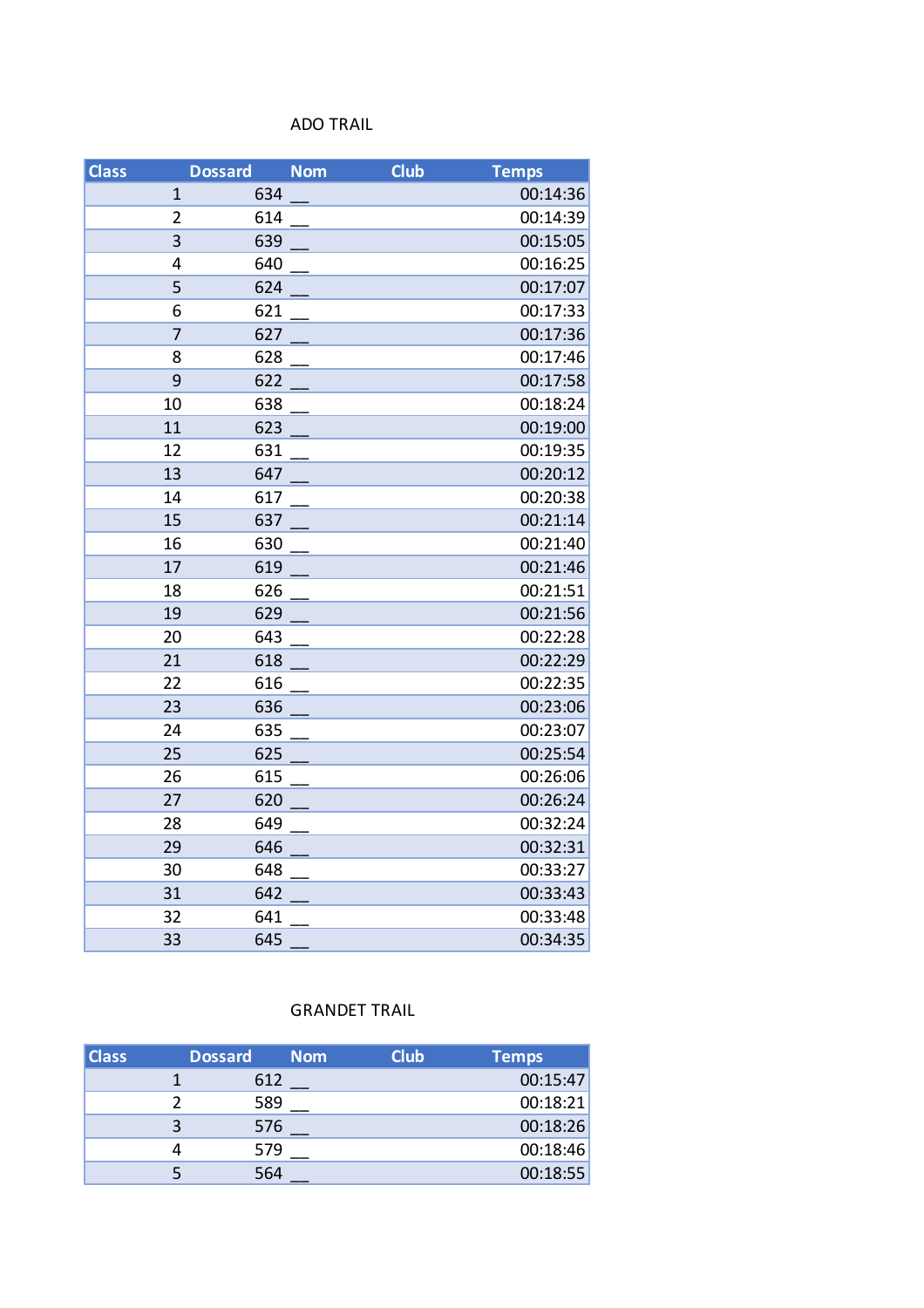| 6              | 611 | 00:19:19 |
|----------------|-----|----------|
| $\overline{7}$ | 580 | 00:19:22 |
| 8              | 586 | 00:19:25 |
| 9              | 588 | 00:19:27 |
| 10             | 591 | 00:19:31 |
| 11             | 582 | 00:19:32 |
| 12             | 583 | 00:19:38 |
| 13             | 567 | 00:19:40 |
| 14             | 562 | 00:19:41 |
| 15             | 574 | 00:19:43 |
| 16             | 584 | 00:19:49 |
| 17             | 565 | 00:19:50 |
| 18             | 571 | 00:19:55 |
| 19             | 581 | 00:19:58 |
| 20             | 578 | 00:20:02 |
| 21             | 585 | 00:20:04 |
| 22             | 577 | 00:20:06 |
| 23             | 575 | 00:20:08 |
| 24             | 566 | 00:20:10 |
| 25             | 561 | 00:20:44 |
| 26             | 587 | 00:20:49 |
| 27             | 572 | 00:20:51 |
| 28             | 613 | 00:21:01 |
| 29             | 560 | 00:21:06 |
| 30             | 563 | 00:21:08 |
| 31             | 568 | 00:21:11 |
| 32             | 570 | 00:21:12 |
| 33             | 569 | 00:21:34 |
| 34             | 593 | 00:32:40 |
| 35             | 594 | 00:32:55 |
| 36             | 592 | 00:33:12 |
| 37             | 590 | 00:33:39 |

## PITCHOUN TRAIL

| <b>Class</b> |               | <b>Dossard</b> | <b>Nom</b> | <b>Club</b> | <b>Temps</b> |
|--------------|---------------|----------------|------------|-------------|--------------|
|              |               | 515            |            |             | 00:01:58     |
|              | $\mathcal{P}$ | 525            |            |             | 00:02:02     |
|              | 3             | 534            |            |             | 00:02:06     |
|              | 4             | 539            |            |             | 00:02:08     |
|              | 5             | 537            |            |             | 00:02:12     |
|              | 6             | 524            |            |             | 00:02:19     |
|              |               | 514            |            |             | 00:02:26     |
|              | 8             | 573            |            |             | 00:02:29     |
|              | 9             | 540            |            |             | 00:02:35     |